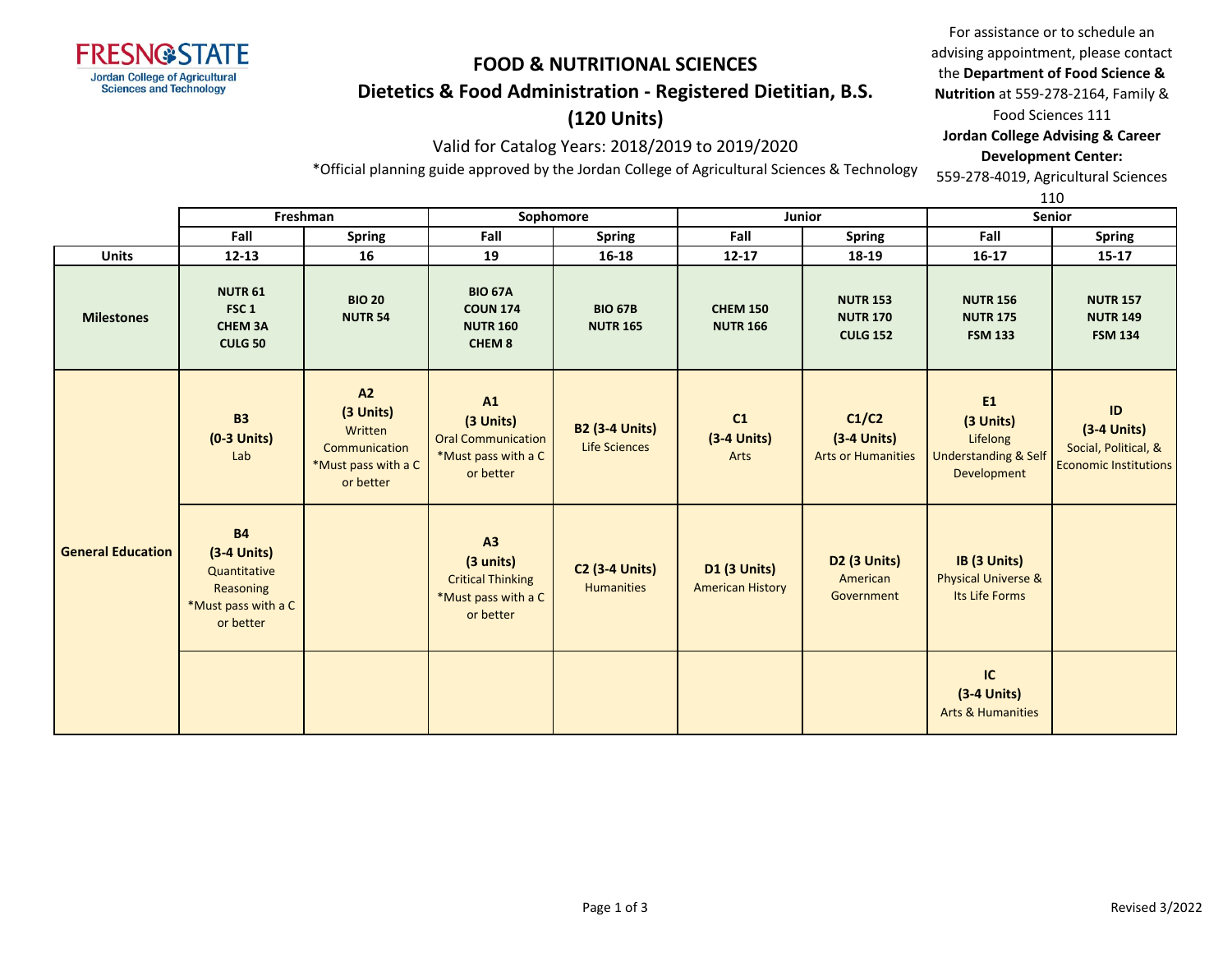

## **FOOD & NUTRITIONAL SCIENCES Dietetics & Food Administration - Registered Dietitian, B.S.**

## **(120 Units)**

### Valid for Catalog Years: 2018/2019 to 2019/2020

For assistance or to schedule an advising appointment, please contact the **Department of Food Science & Nutrition** at 559-278-2164, Family & Food Sciences 111 **Jordan College Advising & Career Development Center:** 559-278-4019, Agricultural Sciences

\*Official planning guide approved by the Jordan College of Agricultural Sciences & Technology

110

|              | Freshman                                                                                                                                                                                    |                                                                                                                                             |                                                                                                       | Sophomore                                              |                                                                                  | Junior                                                                                    | ᅩᆚᅛ<br><b>Senior</b>                                                                                 |                                                                                               |  |
|--------------|---------------------------------------------------------------------------------------------------------------------------------------------------------------------------------------------|---------------------------------------------------------------------------------------------------------------------------------------------|-------------------------------------------------------------------------------------------------------|--------------------------------------------------------|----------------------------------------------------------------------------------|-------------------------------------------------------------------------------------------|------------------------------------------------------------------------------------------------------|-----------------------------------------------------------------------------------------------|--|
|              | Fall                                                                                                                                                                                        | <b>Spring</b>                                                                                                                               | Fall                                                                                                  | <b>Spring</b>                                          | Fall                                                                             | <b>Spring</b>                                                                             | Fall                                                                                                 | <b>Spring</b>                                                                                 |  |
| <b>Units</b> | $12 - 13$                                                                                                                                                                                   | 16                                                                                                                                          | 19                                                                                                    | 16-18                                                  | $12 - 17$                                                                        | 18-19                                                                                     | $16 - 17$                                                                                            | $15 - 17$                                                                                     |  |
|              | <b>GE Area B1</b><br><b>CHEM 3A</b><br>(4 Units)<br><b>Physical Sciences</b><br>be taken<br>concurrently); high<br>school chemistry<br>recommended]<br>*No credit if taken<br>after CHEM 1A | <b>BIOL 20</b><br>(4 Units)<br>[Pre-Req: GE B4 (may   [Pre-Req: CHEM 1A or<br>$3A$ ]<br>*Not open to<br>students with credit<br>in BIOL 120 | <b>GE Area D3</b><br>PSYCH <sub>10</sub><br>(3 Units)<br><b>Social Science</b>                        | <b>BIOL 67B **</b><br>(4 Units)<br>[Pre-Req: BIOL 67A] | <b>CHEM 150</b><br>(3 Units)<br>[Pre-Req: CHEM 3B,<br>8, or CHEM 128A &<br>128B] | <b>FSM 131</b><br>(3 Units)                                                               | <b>NUTR 156</b><br>(3 Units)<br>[Pre-Req: NUTR 153;<br><b>COUN 174;</b><br>Corequisite: NUTR<br>175] | <b>NUTR 149</b><br>(3 Units)<br>[Pre-Req: NUTR 156;<br>computer<br>competency<br>recommended] |  |
| <b>Major</b> | <b>FSM 60</b><br>$(1$ Unit)                                                                                                                                                                 | <b>CULG 50</b><br>(3 Units)                                                                                                                 | <b>BIOL 67A **</b><br>(4 Units)<br>[Pre-Req: BIOL 20 or<br><b>BIOL 1A and CHEM</b><br>1A/1AL (or 3A)] | <b>COUN 174</b><br>(3 Units)                           | <b>NUTR 166S</b><br>(3 Units)<br>[Pre-Req: NUTR 165]                             | <b>NUTR 153</b><br>(3 Units)<br>[Pre-Req: NUTR 54;<br>BIOL 67A & 67B;<br><b>CHEM 150]</b> | <b>NUTR 175</b><br>$(1$ Unit)<br>[Pre-Req: Corequisite:<br><b>NUTR 156]</b>                          | <b>NUTR 157</b><br>$(3-4$ Units)<br>[Pre-Req: NUTR 156]                                       |  |
|              | <b>MATH 11</b><br>(3 Units)<br>[Pre-Req: ELM]<br>*Or other approved<br>statistics course                                                                                                    | FSC <sub>1</sub><br>(3 Units)                                                                                                               | <b>CHEM 8</b><br>(3 Units)<br>[Pre-Req: CHEM 1B or<br>$3A$ ]                                          | <b>NUTR 165</b><br>(3 Units)<br>[Pre-Req: NUTR 160]    |                                                                                  | <b>NUTR 170</b><br>(3 Units)<br>[Pre-Req: NUTR 166S]                                      |                                                                                                      |                                                                                               |  |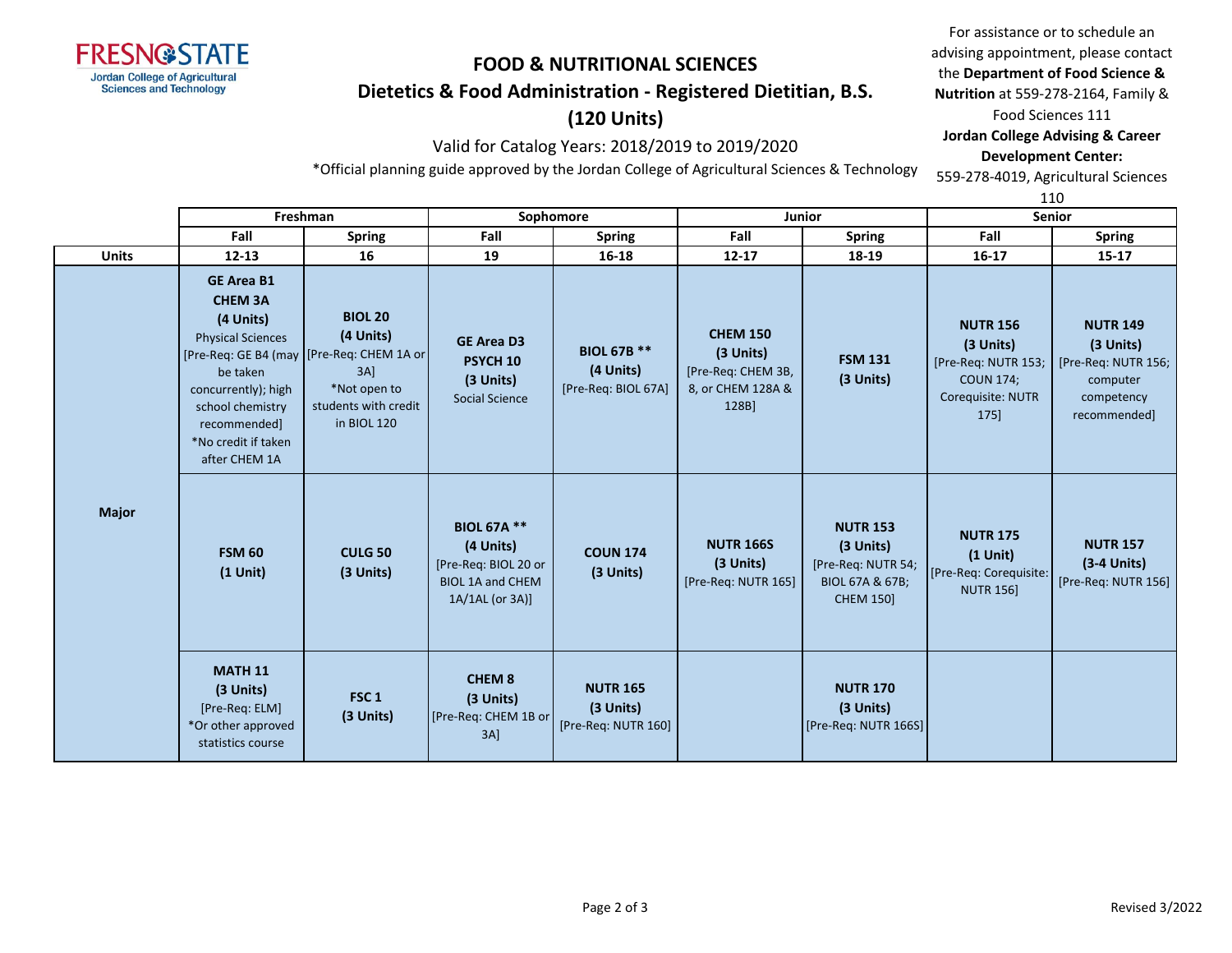

## **FOOD & NUTRITIONAL SCIENCES Dietetics & Food Administration - Registered Dietitian, B.S.**

## **(120 Units)**

#### Valid for Catalog Years: 2018/2019 to 2019/2020

For assistance or to schedule an advising appointment, please contact the **Department of Food Science & Nutrition** at 559-278-2164, Family & Food Sciences 111 **Jordan College Advising & Career Development Center:**

\*Official planning guide approved by the Jordan College of Agricultural Sciences & Technology

559-278-4019, Agricultural Sciences 110

|                                        |                              | Freshman<br>Sophomore<br><b>Junior</b> |                                                      | <b>Senior</b> |                                                                                                                         |                                                                                                                                           |                                                                   |                                                                                             |
|----------------------------------------|------------------------------|----------------------------------------|------------------------------------------------------|---------------|-------------------------------------------------------------------------------------------------------------------------|-------------------------------------------------------------------------------------------------------------------------------------------|-------------------------------------------------------------------|---------------------------------------------------------------------------------------------|
|                                        | Fall                         | Spring                                 | Fall                                                 | <b>Spring</b> | Fall                                                                                                                    | <b>Spring</b>                                                                                                                             | Fall                                                              | <b>Spring</b>                                                                               |
| <b>Units</b>                           | $12 - 13$                    | 16                                     | 19                                                   | 16-18         | $12 - 17$                                                                                                               | 18-19                                                                                                                                     | $16-17$                                                           | $15-17$                                                                                     |
| <b>Major</b>                           | <b>NUTR 61</b><br>$(1$ Unit) | <b>NUTR 53</b><br>(3 Units)            | <b>NUTR 160</b><br>$(3$ Units)<br>[Pre-Req: NUTR 54] |               |                                                                                                                         | <b>CULG 152</b><br>(3 Units)<br>[Pre-Req: CULG 50;<br>NUTR 53, 54, or<br>instructor permission;<br>computer<br>competency<br>recommended] |                                                                   |                                                                                             |
| <b>Additional</b><br><b>Graduation</b> |                              |                                        |                                                      |               | <b>UDWS (0-4 Units)</b><br>*Upper Division<br><b>Writing Exam</b><br>OR "W" Course (must<br>pass with a C or<br>better) |                                                                                                                                           | <b>FSM 133</b><br>(3 Units)<br>[Pre-Req: FSM 60,<br>131; CULG 50] | <b>FSM 134</b><br>(3 Units)<br>[Pre-Req: FSM 133;<br>computer<br>competency<br>recommended] |
| <b>Requirements</b>                    |                              |                                        |                                                      |               |                                                                                                                         |                                                                                                                                           |                                                                   | MI (3 Units)<br>Multicultural/<br>International                                             |

#### **FOOTNOTES:**

**Prerequisites/Corequisites:** Other restrictions may apply. Please see your course catalog for detailed prerequisite/corequisite requirements.

Grade Requirements: CR/NC grading is not permitted for courses included in the major and additional requirements, except work experience (FSC 193; FSM 193; and NUTR 193). All courses listed under major and additional requirements require a grade of C or better.

\*\* BIOL 67A and 67B are required in place of BIOL 65. BIOL 65 is no longer offered.

**Electives (2 units):** Students must earn a minimum of 120 units total to graduate. The number of required elective units may vary, depending on the amount of units earned from major and GE courses. Upper Division Writing Skills requirement (UDWS): All undergraduate students must demonstrate competency in writing skills by passing the Upper Division Writing Exam (UDWE) or by obtaining a C or better in an approved upper division writing course, identified by the letter "W."

Substitutions: If substitutions/exceptions/waivers are made for any major courses that also meet GE and/or the Multicultural/International graduation requirement, the student is responsible for completing additional courses to satisfy the respective areas (GE and/or MI). This also includes the upperdivision writing requirement.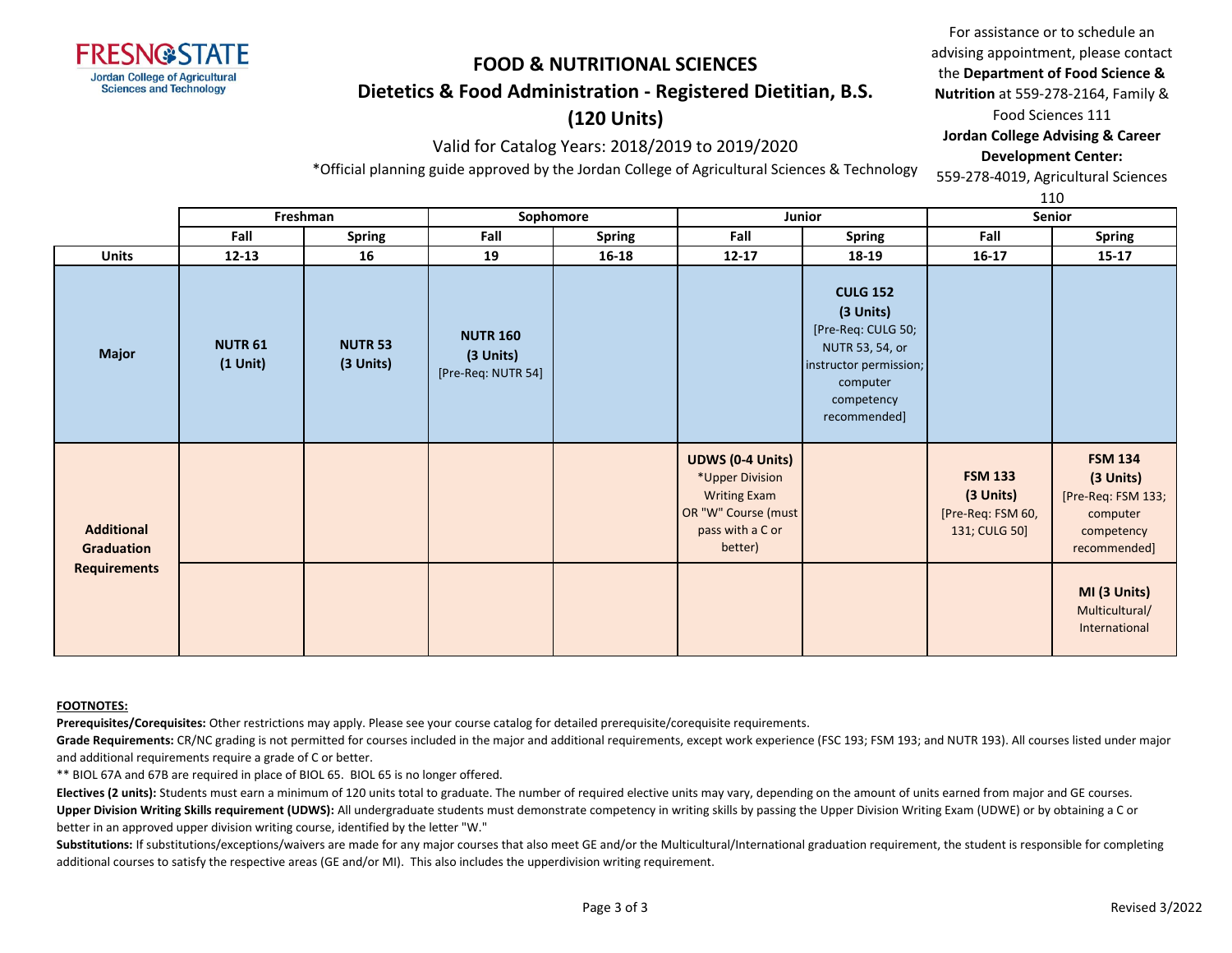

## **FOOD & NUTRITIONAL SCIENCES**

### **Dietetics & Food Administration - Registered Dietitian, B.S.**

## **(120 Units)**

### Valid for Catalog Years: 2014/2015 to 2017/2018

\*Official planning guide approved by the Jordan College of Agricultural Sciences & Technology

For assistance or to schedule an advising appointment, please contact the

### **Department of Food Science & Nutrition**

at 559-278-2164, Family & Food Sciences

111

#### **Jordan College Advising & Career**

#### **Development Center:**

559-278-4019, Agricultural Sciences 110

|                             | Freshman                                                                               |                                                                                         | Sophomore                                                                           |                                               |                                                | Junior                                         | <b>Senior</b>                                                                     |                                                                               |  |
|-----------------------------|----------------------------------------------------------------------------------------|-----------------------------------------------------------------------------------------|-------------------------------------------------------------------------------------|-----------------------------------------------|------------------------------------------------|------------------------------------------------|-----------------------------------------------------------------------------------|-------------------------------------------------------------------------------|--|
|                             | Fall                                                                                   | <b>Spring</b>                                                                           | Fall                                                                                | <b>Spring</b>                                 | Fall                                           | <b>Spring</b>                                  | Fall                                                                              | <b>Spring</b>                                                                 |  |
| <b>Units</b>                | 14-18                                                                                  | 16                                                                                      | 18                                                                                  | 13-14                                         | $15 - 21$                                      | 15-16                                          | 15-16                                                                             | 15-16                                                                         |  |
|                             | <b>B3 (0-3 Units)</b><br>Lab                                                           | <b>A2 (3 Units)</b><br><b>Written Communication</b><br>*Must pass with a C or<br>better | <b>A1 (3 Units)</b><br>Oral<br>Communication<br>*Must pass with a C<br>or better    | <b>B2 (3-4 Units)</b><br><b>Life Sciences</b> | <b>C1 (3-4 Units)</b><br>Arts                  | C1/C2 (3-4 Units)<br><b>Arts or Humanities</b> | <b>E1 (3 Units)</b><br>Lifelong<br><b>Understanding &amp;</b><br>Self Development | <b>ID (3-4 Units)</b><br>Social, Political, & Economic<br><b>Institutions</b> |  |
| General<br><b>Education</b> | <b>B4 (3-4 Units)</b><br>Quantitative<br>Reasoning<br>*Must pass with a C<br>or better |                                                                                         | <b>A3 (3 units)</b><br><b>Critical Thinking</b><br>*Must pass with a C<br>or better | <b>C2 (3-4 Units)</b><br><b>Humanities</b>    | <b>D1 (3 Units)</b><br><b>American History</b> | <b>D2 (3 Units)</b><br>American<br>Government  | IB (3 Units)<br><b>Physical Universe &amp;</b><br>Its Life Forms                  | MI (3 Units)<br>Multicultural/International                                   |  |
|                             |                                                                                        |                                                                                         |                                                                                     |                                               |                                                |                                                | <b>IC (3-4 Units)</b><br><b>Arts &amp; Humanities</b>                             |                                                                               |  |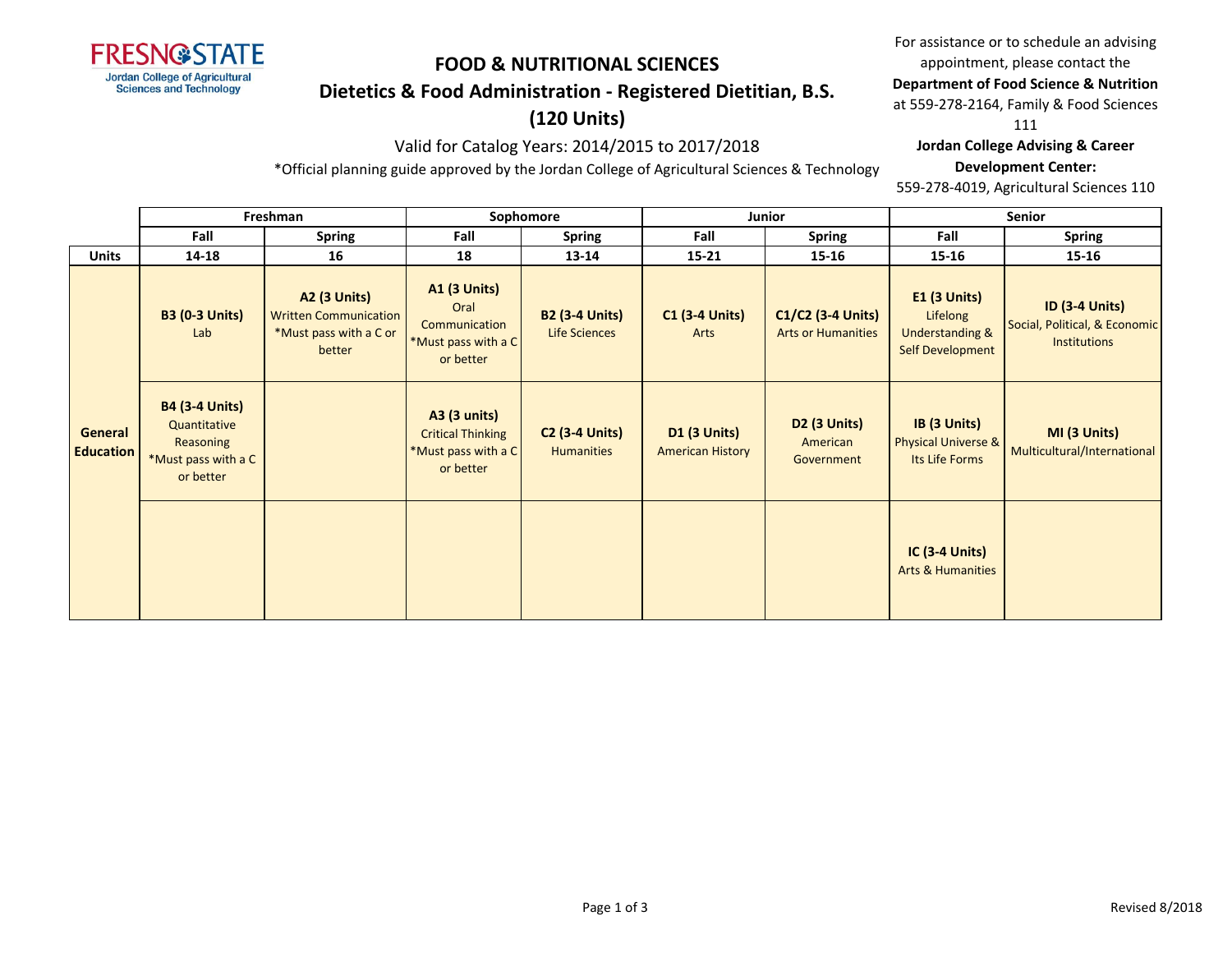

# **FOOD & NUTRITIONAL SCIENCES**

### **Dietetics & Food Administration - Registered Dietitian, B.S.**

## **(120 Units)**

### Valid for Catalog Years: 2014/2015 to 2017/2018

\*Official planning guide approved by the Jordan College of Agricultural Sciences & Technology

For assistance or to schedule an advising appointment, please contact the

### **Department of Food Science & Nutrition**

at 559-278-2164, Family & Food Sciences

111

#### **Jordan College Advising & Career**

#### **Development Center:**

559-278-4019, Agricultural Sciences 110

|                  | Freshman                                                                                                                                                                                                         |                                                                                                             | Sophomore                                                                   |                                                  | <b>Junior</b>                                                                                                                             |                                                                                                   | <b>Senior</b>                                                                                  |                                                                                         |
|------------------|------------------------------------------------------------------------------------------------------------------------------------------------------------------------------------------------------------------|-------------------------------------------------------------------------------------------------------------|-----------------------------------------------------------------------------|--------------------------------------------------|-------------------------------------------------------------------------------------------------------------------------------------------|---------------------------------------------------------------------------------------------------|------------------------------------------------------------------------------------------------|-----------------------------------------------------------------------------------------|
|                  | Fall                                                                                                                                                                                                             | <b>Spring</b>                                                                                               | Fall                                                                        | <b>Spring</b>                                    | Fall                                                                                                                                      | <b>Spring</b>                                                                                     | Fall                                                                                           | <b>Spring</b>                                                                           |
| <b>Units</b>     | 14-18                                                                                                                                                                                                            | 16                                                                                                          | 18                                                                          | 13-14                                            | $15 - 21$                                                                                                                                 | 15-16                                                                                             | 15-16                                                                                          | 15-16                                                                                   |
| <b>Major</b>     | <b>GE Area B1</b><br><b>CHEM 3A (4 Units)</b><br><b>Physical Sciences</b><br>[Pre-Req: GE B4 (may<br>be taken<br>concurrently); high<br>school chemistry<br>recommended]<br>*No credit if taken<br>after CHEM 1A | <b>BIOL 20 (4 Units)</b><br>[Pre-Req: CHEM 1A or<br>3AI<br>*Not open to students<br>with credit in BIOL 120 | <b>GE Area D3</b><br><b>PSYCH 10 (3)</b><br>Units)<br><b>Social Science</b> | <b>BIOL 65 (5 Units)</b>                         | CHEM 150 (3 Units)<br>[Pre-Req: CHEM 3B,<br>8, or CHEM 128A &<br>128B]                                                                    | <b>FSM 131 (3 Units)</b>                                                                          | <b>NUTR 156 (3)</b><br>Units)<br>[Pre-Req: NUTR<br>153; COUN 174;<br>Corequisite: NUTR<br>175] | <b>NUTR 149 (3 Units)</b><br>[Pre-Req: NUTR 156;<br>computer competency<br>recommended] |
|                  | FSC 1 (3 Units)                                                                                                                                                                                                  | CULG 50 (3 Units)                                                                                           | CHEM 8 (3 Units)<br>[Pre-Req: CHEM 1B<br>or 3A]                             | <b>COUN 174 (3)</b><br>Units)                    | <b>CULG 152 (3 Units)</b><br>[Pre-Req: CULG 50;<br>NUTR 53, 54, or<br>instructor<br>permission;<br>computer<br>competency<br>recommended] | NUTR 153 (3 Units) NUTR 175 (1 Unit)<br>[Pre-Req: NUTR 54;<br><b>BIOL 65;</b><br><b>CHEM 150]</b> | [Pre-Req:<br>Corequisite: NUTR<br>156]                                                         | <b>NUTR 157 (3-4 Units)</b><br>[Pre-Req: NUTR 156]                                      |
|                  | MATH 11 (3 Units)<br>[Pre-Req: ELM]<br>*Or other approved<br>statistics course                                                                                                                                   | <b>FSM 60 (1 Unit)</b>                                                                                      | <b>NUTR 160 (3)</b><br>Units)<br>[Pre-Req: NUTR 54]                         | <b>NUTR 165 (3 Units)</b><br>[Pre-Req: NUTR 160] | <b>NUTR 166S (3)</b><br>Units)<br>[Pre-Req: NUTR 165]                                                                                     | <b>NUTR 170 (3 Units)</b><br>[Pre-Req: NUTR 166S]                                                 |                                                                                                |                                                                                         |
|                  | <b>NUTR 61 (1 Unit)</b>                                                                                                                                                                                          | NUTR 54 (3 Units)                                                                                           |                                                                             |                                                  |                                                                                                                                           |                                                                                                   |                                                                                                |                                                                                         |
| <b>Electives</b> |                                                                                                                                                                                                                  |                                                                                                             |                                                                             |                                                  | <b>UDWS (0-4 Units)</b><br>*Upper Division<br><b>Writing Exam</b><br>OR "W" Course (must<br>pass with a C or<br>better)                   |                                                                                                   | <b>FSM 133 (3 Units)</b><br>[Pre-Req: FSM 60,<br>131; CULG 50]                                 | <b>FSM 134 (3 Units)</b><br>[Pre-Req: FSM 133;<br>computer competency<br>recommended]   |